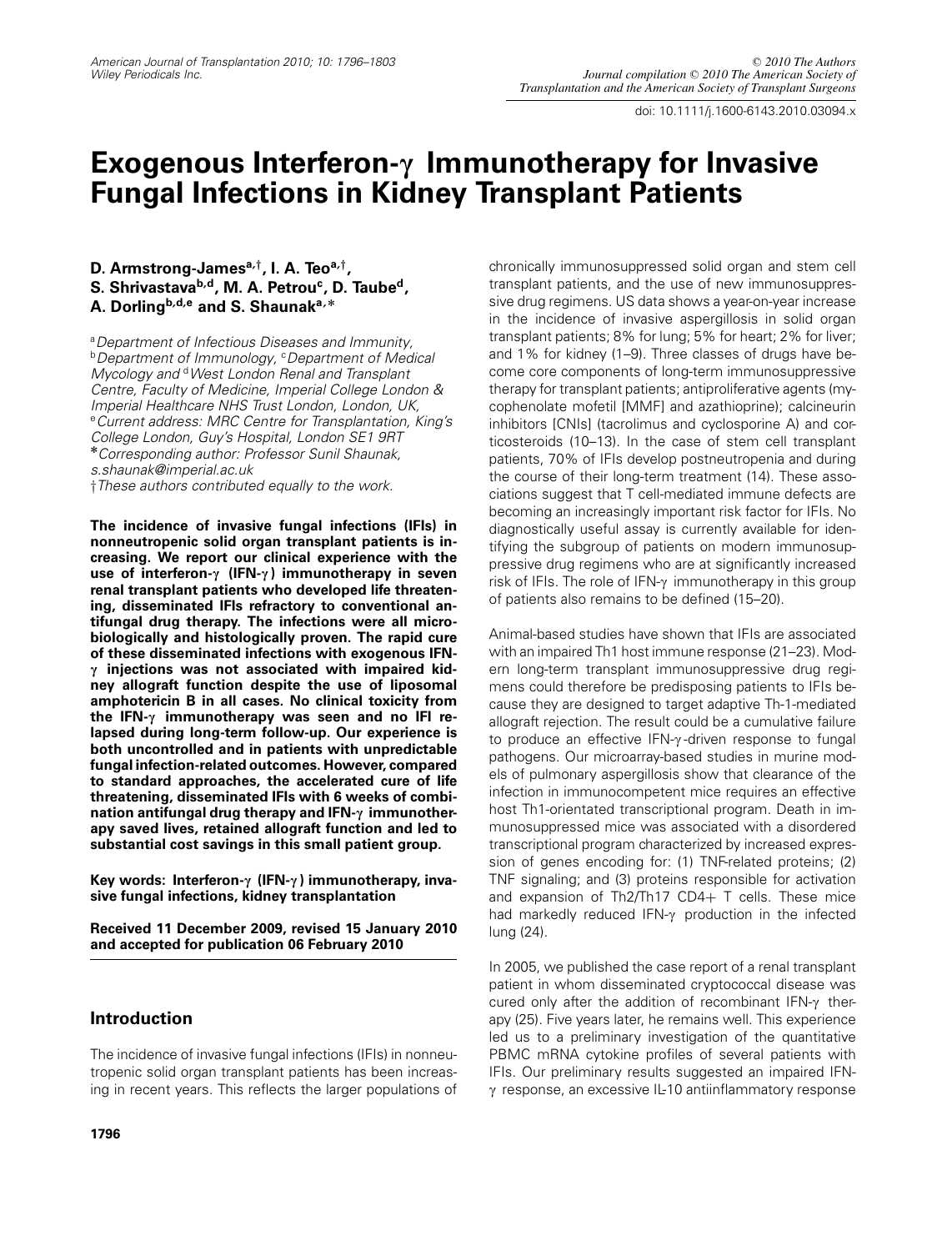*and an inadequate TNF-*a *proinflammatory response (26). These cytokine differences were significant when IFI patients were compared with either hemodialysis patients (2-fold deficiency in IFN-*c *and 330-fold excess of IL-10) or healthy normal individuals (5-fold deficiency in IFN-* $\gamma$ *, 3.5-fold excess of IL-10 and 2-fold deficiency of TNF-*a*) as the control groups (paper in preparation). These and other observations (27,28) led us to evaluate the potential therapeutic benefit of IFN-*c *immunotherapy in seven patients with life threatening, disseminated IFIs that were refractory to conventional antifungal drug therapy. These patients were seen in our renal transplant unit after our first case report experience as reported in late 2005 (25). We want to emphasize that this report relates only to patients with extreme forms of IFIs.*

# **Materials and Methods**

#### **Patients**

*Patients were recruited from the West London Renal & Transplant Centre only. The patients described were seen in our renal transplant unit after our first case report experience as reported in late 2005 (25). Our unit performs* >*150 transplants/year and monitors* >*850 transplant patients. The study was approved by the UK's national research ethics committee. Patients gave informed consent.*

#### **Immunosuppressive therapy**

*All but one of the patients who had a functioning kidney allograft was maintained on their baseline immunosuppressive drugs with appropriate drug dose adjustments when antifungal drugs were added. In patients with poor renal function (GFR*<*20 mL/min), immunosuppression was withdrawn.*

#### **IFN-c injections**

*Patients had started or restarted their antifungal drugs at least 10* days before recombinant human IFN-γ (Immunkin [Boehringer Ingelheim]; *200* l*g subcutaneously;* ×*3/week) immunotherapy was added. It was given for 6 weeks.*

#### **Pathology**

*Routine mycological culture techniques were used for all specimens. Antifungal drug susceptibility testing was performed according to CLSI standards (29,30).*

# **Results**

*The transplant and infection-related aspects of each case are summarized in Tables 1 and 2 respectively. Several additional and notable features of clinical importance for each case are now described.*

#### **Case 1**

*This patient's kidney transplant was performed overseas. He was thought to be 'cured' of his aspergillus infection on two occasions that were 8 months apart with the use of prolonged courses (12 months in total) of voriconazole and caspofungin at a total cost of \$100 000. After the first relapse, his cyclosporine A was stopped to aid fungal clearance. However, 5 months after stopping his antifungal drugs, he relapsed for a third time with the same infection.*

*On each occasion, the diagnosis was histologically and microbiologically proven, and all radiologically identified collections were surgically drained. At no time, was there a change in the antifungal resistance profile of the isolate. After the introduction of IFN-*c *immunotherapy, his CRP returned to normal in 3 weeks. Six weeks after stopping his antifungal drugs and IFN-*c *immunotherapy, an 8-cm abscess at the lower pole of the transplanted kidney was surgically drained and excised. It was sterile on prolonged culture. He then remained well for 6 months before dying of a myocardial infarction. At autopsy, there was no evidence of any residual aspergillus infection. His creatinine (108–131* l*mol/L) and eGFR (55–69 mL/min) remained stable during this 2-year period (Table 1).*

## **Case 2**

*This patient's kidney biopsy showed acute cellular rejection with focal intimal arteritis at 1 year. Over the next 6 years, his creatinine rose to 350 µmol/L (eGFR 17 mL/min). At 8 years posttransplant, he presented with a chronic nonproductive cough and ulcerating skin nodules. The dematiaceous fungus Ochroconis gallopavum was isolated from several body sites including lung. Tissue biopsies showed chronic granulomatous inflammation with multinucleated giant cells and focal necrosis. Antifungal drugs were started but his white cell count rose to 28*  $\times$  *10<sup>9</sup>/L and his CRP to 86 mg/L. His disease progression was manifest on CT scanning that showed radiological evidence of lung and cerebral involvement. He also developed a new and rapidly enlarging chest wall nodule. A diagnosis of disseminated phaehyphomycosis was made. As the reported mortality of cerebral O. gallopavum infection is 100%, his immunosuppression was withdrawn and hemodialysis* started when his creatinine reached >400 umol/L. IFN- $\gamma$  immunotherapy was then started. He improved rapidly *over the next 3 weeks with his CRP falling to 11 mg/L. A tissue biopsy and culture of a residual left flank nodule was performed 9 months after stopping IFN-*c *immunotherapy. It showed an organizing granuloma with no residual infection. Thirty months after stopping his antifungal drugs, he remains well.*

#### **Case 3**

*He underwent simultaneous pancreatic and renal transplantation. The pancreas failed 2 years later because of steroid resistant rejection. Four years later, his creatinine rose and a renal biopsy showed acute tubulitis. Despite treatment with pulsed intravenous methylprednisolone, he developed slowly progressive allograft dysfunction and became hemodialysis dependent 8 years later. His MMF and tacrolimus were stopped. Several weeks later, he developed malaise with fever and cough, and a CRP of 225 mg/L. A chest CT scan showed widespread nodular consolidation and cavitation from which Aspergillus fumigatus was repeatedly isolated. Antifungal drugs were started. His clinical condition continued to deteriorate with MRI brain scans showing several frontal and parietal lobe contrast*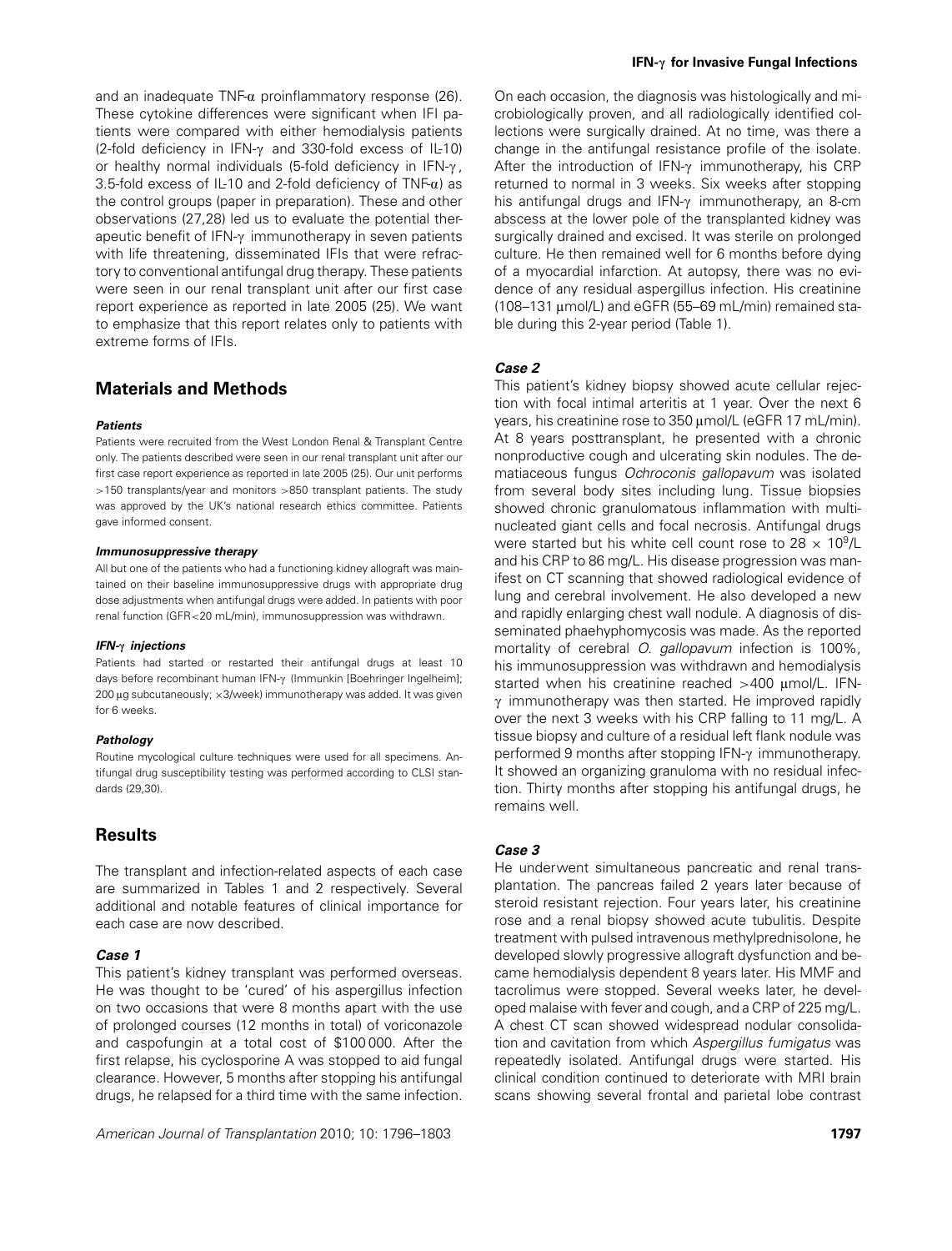| 2 Pancreatic cellular<br>Methylprednisolone<br>Methylprednisolone<br>transplant. Kidney<br>diabetes mellitus<br>tubulitis at 48 m<br>Pancreatic & renal<br>posttransplant.<br>Tacrolimus MMF<br>DD pancreas &<br>at 24 m post<br>Juvenile onset<br>dacluzimab<br>transplant<br>kidney<br>(1, 1, 1)<br>36 M<br>prednisolone Postacute<br>rejection tacrolimus<br>MMF prednisolone<br>1 Tubulitis with focal<br>Methylprednisolone<br>ednisolone<br>arteritis at 12 m<br>posttransplant.<br>lgA nephropathy<br>azathioprine<br>Cyclosporin A<br>Methylpr<br>(2, 1, 0)<br>66 M<br><b>GO</b><br>$\frac{1}{2}$<br>prednisolone<br>Cyclosporin A<br>nephroscle<br>Accelerated<br>Unknown<br>Unknown<br>MMF<br>rosis<br>42 M<br>$\frac{1}{2}$<br>n/a<br>$\supseteq$<br>$\circ$<br>Treatment of rejection<br>Other clinical factors<br>induction drugs<br>episodes (type)<br>Renal pathology<br>maintenance<br>suppression-<br>suppression-<br>HLA mismatch<br>N° of rejection<br>Transplant<br>Immuno-<br>Immuno-<br>drugs<br>Age |  | Methylprednisolone<br>1 AMR with TG at 8<br>erythematosus<br>Tacrolimus MMF<br>Systemic lupus<br>prednisolone<br>dacluzimab<br>Asthma<br>(1, 2, 2)<br>62 F<br>$\mathbf{C}$ | Methylprednisolone<br>tacrolimus, MMF<br>acute rejection<br>Nephrosclerosis<br>alemtuzumab<br>Tacrolimus Post<br>prednisolone<br>(1, 1, 1)<br>43 M<br>OU<br>$\mathbf{C}$ | Methylprednisolone<br>Nephrosclerosis<br>BK nephropathy<br>alemtuzumab<br>(2, 1, 1)<br>40 M<br>$\Omega$ | ung transplant 26<br>years previously<br>nephropathy<br>Cyclosporin<br>$DD - lung$<br>48 F |
|----------------------------------------------------------------------------------------------------------------------------------------------------------------------------------------------------------------------------------------------------------------------------------------------------------------------------------------------------------------------------------------------------------------------------------------------------------------------------------------------------------------------------------------------------------------------------------------------------------------------------------------------------------------------------------------------------------------------------------------------------------------------------------------------------------------------------------------------------------------------------------------------------------------------------------------------------------------------------------------------------------------------------|--|----------------------------------------------------------------------------------------------------------------------------------------------------------------------------|--------------------------------------------------------------------------------------------------------------------------------------------------------------------------|---------------------------------------------------------------------------------------------------------|--------------------------------------------------------------------------------------------|
|                                                                                                                                                                                                                                                                                                                                                                                                                                                                                                                                                                                                                                                                                                                                                                                                                                                                                                                                                                                                                            |  |                                                                                                                                                                            |                                                                                                                                                                          |                                                                                                         |                                                                                            |
|                                                                                                                                                                                                                                                                                                                                                                                                                                                                                                                                                                                                                                                                                                                                                                                                                                                                                                                                                                                                                            |  |                                                                                                                                                                            |                                                                                                                                                                          |                                                                                                         |                                                                                            |
|                                                                                                                                                                                                                                                                                                                                                                                                                                                                                                                                                                                                                                                                                                                                                                                                                                                                                                                                                                                                                            |  |                                                                                                                                                                            |                                                                                                                                                                          |                                                                                                         | LD-kidney                                                                                  |
|                                                                                                                                                                                                                                                                                                                                                                                                                                                                                                                                                                                                                                                                                                                                                                                                                                                                                                                                                                                                                            |  |                                                                                                                                                                            |                                                                                                                                                                          |                                                                                                         | $(0,0,0)$ kidney<br>$(2, 2, 2)$ lung                                                       |
|                                                                                                                                                                                                                                                                                                                                                                                                                                                                                                                                                                                                                                                                                                                                                                                                                                                                                                                                                                                                                            |  |                                                                                                                                                                            |                                                                                                                                                                          |                                                                                                         | Methylprednisolone<br>alemtuzumab                                                          |
|                                                                                                                                                                                                                                                                                                                                                                                                                                                                                                                                                                                                                                                                                                                                                                                                                                                                                                                                                                                                                            |  |                                                                                                                                                                            |                                                                                                                                                                          | tacrolimus MMF<br>acute rejection<br>Tacrolimus Post<br>prednisolone                                    | prednisolone<br>Tacrolimus                                                                 |
|                                                                                                                                                                                                                                                                                                                                                                                                                                                                                                                                                                                                                                                                                                                                                                                                                                                                                                                                                                                                                            |  | m posttransplant.                                                                                                                                                          | by Banff 2a at 3 m<br>arteritis, followed<br>posttransplant.<br>2 AMR with                                                                                               | post transplant.<br>Banff 1a at 6 m<br>$\overline{a}$                                                   | 1 AMR at 1 m post<br>transplant.                                                           |
|                                                                                                                                                                                                                                                                                                                                                                                                                                                                                                                                                                                                                                                                                                                                                                                                                                                                                                                                                                                                                            |  | Rituximab                                                                                                                                                                  | Methylprednisolone<br>plasma exchange<br>(2 g/kg) rituximab<br>immunoglobulin                                                                                            | Methylprednisolone                                                                                      | Methylprednisolone<br>plasma exchange<br>immunoglobulin<br>(2 g/kg)                        |
| None<br>None<br>prednisolone<br>MMF<br>Peri-infection immuno-<br>suppression                                                                                                                                                                                                                                                                                                                                                                                                                                                                                                                                                                                                                                                                                                                                                                                                                                                                                                                                               |  | Tacrolimus MMF<br>prednisolone                                                                                                                                             | Tacrolimus MMF<br>prednisolone                                                                                                                                           | because of BK<br>$MMF - stopped$<br>prednisolone<br>nephropathy<br>Tacrolimus                           | prednisolone<br>Tacrolimus                                                                 |
| Graft lost prior to<br>infection.<br>GFR <20 mL/min prior to<br>Graft lost secondary to<br>withdrawal of IS.<br>infection.<br>Stable function<br><b>DWFG</b><br>Renal outcome                                                                                                                                                                                                                                                                                                                                                                                                                                                                                                                                                                                                                                                                                                                                                                                                                                              |  | Stable function                                                                                                                                                            | Graft lost due to<br>rejection.                                                                                                                                          | Stable function                                                                                         | <b>DWFG</b>                                                                                |
| negative<br>Positive<br>negative<br>Positive<br>Negative<br>Positive<br>CMV IgG serology<br>(umol/L/mL/min)<br>Serum Cr/eGFR<br>CMV DNA PCR                                                                                                                                                                                                                                                                                                                                                                                                                                                                                                                                                                                                                                                                                                                                                                                                                                                                                |  | negative<br>Positive                                                                                                                                                       | negative<br>Positive                                                                                                                                                     | negative<br>Positive                                                                                    | negative<br>Positive                                                                       |
| 471/12 (on dialysis)<br>not applicable<br>not applicable<br>380/14 (on dialysis)<br>not applicable<br>not applicable<br>108/69<br>131/55<br>127/57<br>-Long-term follow up<br>-Post-IFN-y therapy<br>-Pre-IFN-y therapy                                                                                                                                                                                                                                                                                                                                                                                                                                                                                                                                                                                                                                                                                                                                                                                                    |  | 141/36<br>117/46<br>155/35                                                                                                                                                 | on dialysis<br>320/18<br>319/18                                                                                                                                          | 201/33<br>196/34<br>195/33                                                                              | not applicable<br>403/10<br>123/43                                                         |

## **Armstrong-James et al.**

**1798** *American Journal of Transplantation 2010; 10: 1796–1803*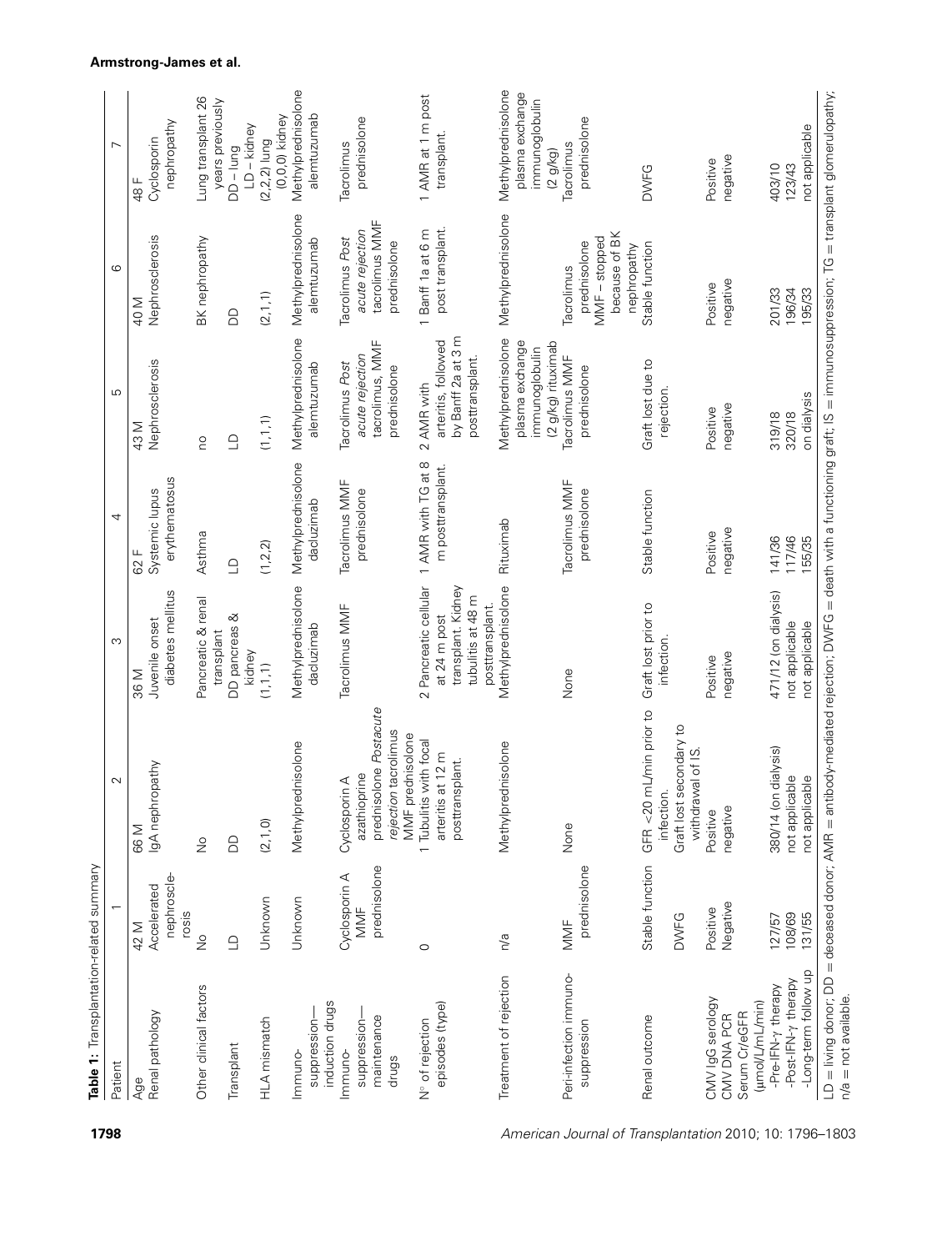| Table 2: Infection-related summary                  |                                                                            |                                          |                                              |                                  |                                                                                                                                                                              |                                                          |                                 |
|-----------------------------------------------------|----------------------------------------------------------------------------|------------------------------------------|----------------------------------------------|----------------------------------|------------------------------------------------------------------------------------------------------------------------------------------------------------------------------|----------------------------------------------------------|---------------------------------|
| Patient                                             |                                                                            | $\sim$                                   | S                                            | 4                                | 5                                                                                                                                                                            | ဖ                                                        | $\overline{ }$                  |
| EORCT Case<br>Definition                            | aspergillosis<br><b>Invasive</b>                                           | Phaeohypho-<br>mycosis                   | aspergillosis<br><b>Invasive</b>             | aspergillosis<br><b>Invasive</b> | Phaeohyphomycosis                                                                                                                                                            | Phaeohyphomycosis                                        | candidiasis<br><b>Invasive</b>  |
| Anatomical site<br>confirmed                        | Peritransplant<br>abscess,<br>prostate                                     | skin,<br>Lungs,<br>brain                 | Lungs, brain                                 | Both lungs                       | Skin (multiple sites)                                                                                                                                                        | Skin (multiple sites)                                    | Kidney, lungs<br>blood          |
| Organism                                            | fumigatus<br>Aspergillus                                                   | gallopavum<br>Ochroconis                 | fumigatus<br>Aspergillus                     | fumigatus<br>Aspergillus         | Pyrenothaeta romeroi<br>Altenaria malorum (A) &<br>$\widehat{\mathfrak{B}}$                                                                                                  | Davidiella tassiana                                      | Candida albicans                |
| Antifungal drug                                     | Amb = $0.12$<br>CFG = $0.06*$                                              | Amb $= 0.12$                             | Amb $= 0.12$                                 | Amb $= 0.12$                     | $(A)$ (B)                                                                                                                                                                    | Amb $= 0.25$                                             | Amb $= 0.25$                    |
| NIC                                                 | $TZ = 0.06$                                                                | $CFG = 0.06*$<br>$\overline{172} = 0.06$ | $CFG = 0.007*$<br>$172 = 0.06$               | $CFG = 0.007*$<br>$ITZ = 0.12$   | $CFG = 0.007*; 8*$<br>Amb $= 0.12; 0.5$                                                                                                                                      | $\Pi Z = 0.12$<br>$CFG = 4*$                             | $CFG = 0.007$<br>$\Pi Z = 0.03$ |
| $* =$ MFC<br>$(\mu g/mL)$                           | $PCZ = 0.007$                                                              | $PCZ = 0.007$                            | $PCZ = 0.03$                                 | $PCZ = 0.03$                     | $TZ = 0.01; 0.5$                                                                                                                                                             | $PCZ = 0.06$                                             | $V CZ = 0.007$                  |
|                                                     | $VCZ = 0.5$                                                                | $VCZ = 0.12$                             | $VCZ = 0.12$                                 | $VCZ = 0.12$                     | $PCZ = 0.007; 0.25$                                                                                                                                                          | $VCZ = 0.12$                                             | $PCZ = 0.007$                   |
|                                                     | $5FC = > 32$                                                               | $5FC = 1$                                | $5FC = 1$                                    | $5FC = >32$                      | $VCZ = 0.007; 0.25$                                                                                                                                                          | $5FC = > 32$                                             | $5FC = 0.06$                    |
|                                                     | $FCZ = > 64$                                                               | $FCZ = 64$                               | $FCZ = 64$                                   | 84<br>$FCZ = 0$                  | $5FC = 0.5; 16$<br>$FCZ = 64; 64$                                                                                                                                            | $= 16$<br>FC <sub>3</sub>                                | $= 0.5$<br>FCZ:                 |
| diagnosis time<br>Transplant to                     | 0.75 months                                                                | 96 months                                | 96 months                                    | 9 months                         | 12 months                                                                                                                                                                    | 20 months                                                | 1 month                         |
| antifungal drugs<br>Symptoms to                     | 1.5 weeks                                                                  | 7 weeks                                  | 4 weeks                                      | 5 weeks                          | 6 weeks                                                                                                                                                                      | 5 weeks                                                  | 1 week                          |
| First line antifungal                               | Itraconazole 200                                                           | LAmB                                     | Voriconazole                                 | Voriconazole                     | LAmB                                                                                                                                                                         | LAmB                                                     | LAmB                            |
| drug therapy                                        | mg od po                                                                   | (3 mg/kg)                                | & caspofungin<br>200 mg od po<br>50 mg od iv | 200 mg bd po                     | $(3 \text{ mg/kg})$                                                                                                                                                          | (5 mg/kg)                                                | (4 mg/kg)                       |
| Second line                                         | Voriconazole 250                                                           | Voriconazole 200                         | LAmB (3 mg/kg)                               | LAmB (3 mg/kg)                   | traconacole                                                                                                                                                                  | Itraconazole                                             | Caspofungin                     |
| antifungal drug<br>therapy                          | 50 mg od iv &<br>caspofungin<br>mg bd po &<br>LAmB <sub>(3</sub><br>mg/kg) | ×i pq<br>ng t                            |                                              |                                  | 200 mg bd po                                                                                                                                                                 | 200 mg bd po<br>400 mg bd po<br>posaconazole<br>and then | 50 mg od iv                     |
| antifungals to<br>Time from<br>$\mathsf{IFN}\gamma$ | 100 weeks                                                                  | 9 weeks                                  | 6 weeks                                      | 6 weeks                          | 6 weeks                                                                                                                                                                      | 6 weeks                                                  | 3 weeks                         |
| follow-up period<br>Relapse-free                    | 6 months-died<br>myocardial<br>infarct<br>of a                             | 36 months                                | 36 months                                    | 24 months                        | 20 months                                                                                                                                                                    | 12 months                                                | 0.7 months                      |
|                                                     |                                                                            |                                          |                                              |                                  | EORTC = European organization for research and treatment of cancer; LAmB = liposomal amphotericin B (AmBisome); MIC = minimum inhibitory concentration; 5FC = 5-flucytosine; |                                                          |                                 |

 *European organization for research and treatment of cancer; LAmB liposomal amphotericin B (AmBisome); MIC minimum inhibitory concentration; 5FC CFZ caspofungin; FCZ fluconazole; ITZ itraconazole; PCZ posaconazole; VCZ voriconazole* ∗ = *MFC; minimum effective concentration.* This is the concentration at which casopfungin starts having an effect on the filamentous fungi. It never inhibits the mould so an MIC cannot be stated. = *once daily; bd* = *twice daily; iv* | *intravenous; po* = *orally.*

*od*

*American Journal of Transplantation 2010; 10: 1796–1803* **1799**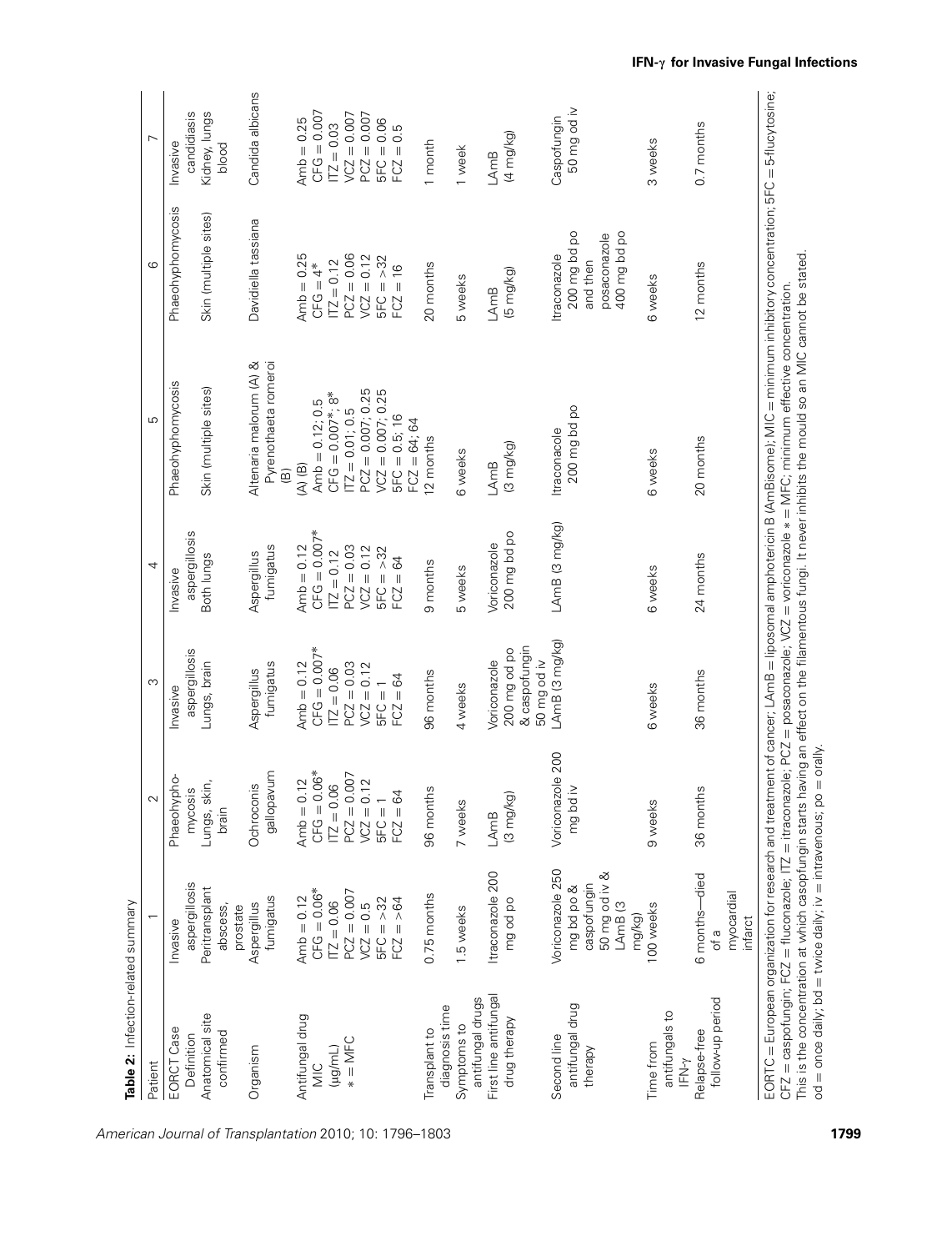#### **Armstrong-James et al.**

*enhancing lesions. Disseminated aspergillosis was diagnosed and IFN-*c *immunotherapy started. A week later, his CRP had fallen to 17 mg/L. A rapid clinical recovery followed with all his lung, cerebral and parietal lobe lesions resolving in 4 weeks. Thirty months after stopping his antifungal drugs, he remains well.*

## **Case 4**

*Eight months after transplant, a kidney biopsy showed acute on chronic allograft glomerulopathy and was treated with one dose of rituximab (1 g). A month later, there was a repeated and heavy growth of Aspergillus fumigates from her sputum and bronchial biopsy. A CT chest scan showed multiple areas of dense opacification with ground glass opacification together with tree and bud changes. Despite treatment with antifungal drugs, her clinical condition deteriorated and her CRP increased to 228 mg/L. Nine days after IFN-*c *immunotherapy was started, her CRP fell to 6 mg/L. After 6 weeks treatment with antifungal drugs and IFN-*c *immunotherapy, a high-resolution CT chest scan showed complete resolution of all her lung infiltrates. Eighteen months later, she remains well with a creatinine of 155* l*mol/L and eGFR of 35 mL/min (Table 1). She remains on her baseline immunosuppressive drugs.*

## **Case 5**

*Three months after his transplant, his creatinine rose to 407* l*mol/L (eGFR 23 mL/min). Successive renal biopsies showed severe antibody mediated rejection followed by acute cellular rejection. He was treated with pulse methylprednisolone, plasma exchange, high dose intravenous immunoglobulin and two doses of rituximab (1 g) (Table 1). His creatinine stabilized at 319 umol/L (eGFR 18 mL/min). Nine months later, he presented with enlarging, tender, purple skin nodules on his arms and legs. Tissue biopsies showed fungal hyphae in numerous dermal abscesses with no multinucleate giant cells. A mixed growth of filamentous fungi were isolated that were identified as Alterneria malorum and Pyrenochaeta romeroi. Antifungal drugs were started but there was no change in the size or shape of the skin nodules. IFN-*c *immunotherapy was therefore added and within a few days, his skin lesions started shrinking. He received 4.5 g of liposomal amphotericin B followed by 2 weeks of itraconazole (200 mg bd). Six weeks after starting IFN-*c *, all his skin lesions had healed. A biopsy of his left forearm skin lesion at that time showed a marked dermal granulomatous reaction with dominant epitheloid macrophages and multinucleated giant cells. There was no growth on culture.*

*His renal function remained stable and he remained on his baseline immunosuppression. However, his creatinine then rose progressively over a period of several months. Multiple biopsies confirmed ongoing chronic active transplant glomerulopathy. No additional immunotherapy was given. His immunosuppression was withdrawn. He is now on hemodialysis. Twenty months later, he remains well.*

## **Case 6**

*Six months after transplantation, his creatinine rose and a kidney biopsy showed acute cellular rejection that was treated with pulse methylprednisolone (Table 1). His cre*atinine stabilized at 140 µmol/L (eGFR 55 mL/min). Six *months later, his creatinine rose to 201 µmol/L (eGFR 33 mL/min). A renal biopsy showed BK virus nephropathy. His MMF was stopped because of his BK virus nephropathy and he received intravenous immunoglobulin (2 g/kg). His creatinine stabilized.*

*Twenty months posttransplantation, he developed multiple skin nodules on his arms and legs. Histology of these nodules showed focal necrotizing abscesses in the dermis. The dermataceous fungus Davidiella tassiana was isolated. Despite treatment with antifungal drugs, his skin lesions increased in size and number. IFN-* $\gamma$  *immunotherapy was added. His skin lesions started resolving rapidly and had all healed by 6 weeks. A repeat biopsy of a healed lesion showed a lymphoplasmacytic infiltrate with necrotizing epithelioid granulomas. There was no growth on culture. MRI scans confirmed complete resolution of the large subcutaneous fungal abscesses. Six months later, he remains well with a creatinine of 195 µmol/L and an eGFR of 33 mL/min (Table 1).*

## **Case 7**

*She underwent a live-related kidney transplant 26 years after a double lung transplant and achieved a baseline creatinine of 84* l*mol/L and eGFR of 71 mL/min. One month* later, her creatinine was 167 µmol/L (eGFR 29 mL/min). A *de novo anti-Class II HLA antibody was detected and acute antibody mediated rejection was diagnosed histologically. Despite treatment, her creatinine continued to rise and 2* weeks later was 403  $\mu$ mol/L with an eGFR of 10 mL/min.

*A kidney biopsy showed an extensive neutrophilic tubulitis with numerous fungal hyphae and spores. A fungal pyelonephritis and a perinephric collection both grew C. albicans. A renal biopsy showed tubular damage with a prominent mononuclear cell infiltrate, focal collections of neutrophils and numerous fungal spores. Her CRP was 46 mg/L. Blood and urine cultures also grew C. albicans. Fourteen days into antifungal drug treatment, a second renal biopsy showed fibrinoid necrosis with the interstitium markedly expanded by macrophages. A chest CT scan showed mycotic emboli in the lungs. After receiving 8.3 g of liposomal amphotericin B, she was changed to caspofungin (50 mg od) because her CRP remained elevated at 170 mg/L and her daily blood and urine cultures remained persistently positive (i.e. 22 positive sets taken on consecutive days) for C. albicans. Her CRP had risen to 227 mg/L.*

IFN- $\gamma$  immunotherapy was started. Five days later, an ab*dominal CT scan showed an increase in the size of the perinephric collection. It was drained. Culture of the pus*

**1800** *American Journal of Transplantation 2010; 10: 1796–1803*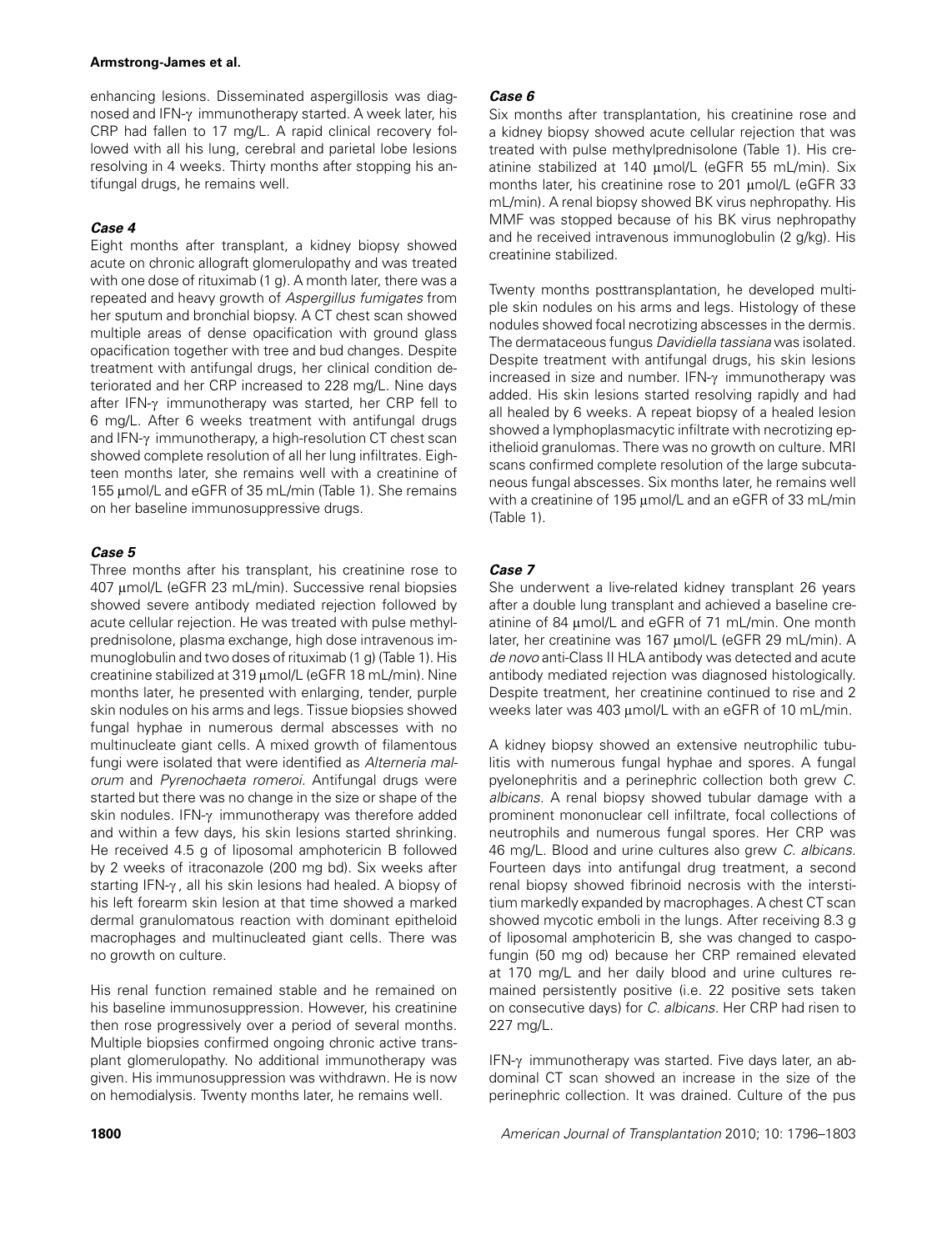*showed no growth, and her blood cultures (for the first time) were sterile at 5 days. Twenty days later, her neurological function deteriorated acutely. A CT scan showed that the perinephric collection was now much smaller in size. She then developed acute cerebral edema, tonsillar herniation and died. Her daily blood cultures became negative for C. albicans 5 days after starting IFN-*c *and they remained sterile (i.e. 20 sets taken on consecutive days) until her sudden and unexpected death.*

# **Discussion**

*These uncontrolled observations in renal transplant patients with unpredictable fungal infection-related outcomes suggest that accelerated cure of high mortality, disseminated IFIs in kidney transplant patients is possible* with the combination of IFN-γ *immunotherapy and conventional antifungal drugs. Notably, a patient with disseminated (including cerebral) aspergillosis (mortality 90%) and a patient with disseminated (including cerebral) O. gallopavum infection (mortality previously 100%) were cured. The response during the 6-week period of treatment with a* combination of antifungal drugs and exogenous IFN- $\gamma$ *injections was clinically dramatic. Furthermore, no patient has relapsed during long-term follow-up. This is the first patient case series report to suggest the potential benefit of adjuvant IFN-* $\gamma$  *immunotherapy for accelerating the cure of life threatening IFI's infection in kidney transplant recipients.*

*Histopathology of the residual lesions after the completion of therapy showed the formation of tissue-based granulomas within 4 weeks of starting IFN-γ immunotherapy. Several of our patients developed histologically confirmed granulomas for the first time at the site of their infection within 4 weeks of starting IFN-*c *immunotherapy. This was notable because granuloma formation is a Type IV delayed type hypersensitivity reaction in which Th1 cells mediate initial granuloma formation while other T-cell subsets promote its later phase development.*

*In most cases, it was also possible to continue the patients on their immunosuppressive drugs and maintain renal allograft function. During long-term follow-up, there was no clinical or laboratory-based evidence to suggest a detrimental effect of the IFN-γ injections on the kidney allograft. Many of the patients maintained stable renal function without any deterioration of their glomerular filtration rates (Table 1). This was despite the use of large cumulative doses of the potentially nephrotoxic drug liposomal amphotericin B (AmBisome) in all of the cases (31,32). No other clinical toxicity was seen except for IFN-y-related fever and chills. This was easily managed with acetaminophen. It was notable that the occurrence of these symptoms was associated with clinical and microbiological evidence of rapid fungal pathogen clearance. These symptoms suggest that activation of therapeutic components of the innate immune response played a role in recovering from the IFI.*

*Our clinical findings are consistent with the emerging animal model-based conclusion that IFIs are associated with impaired phagocytic activity against fungi, high IL-10 levels,* low IFN-γ levels and an inappropriate and often tissue de*structive Th-17 host-mediated response (24,26–28,33,34). The inadequate Th1 host immune response (1,10,24,35– 37) is compounded by the current use of T-cell directed transplant immunosuppressive drug regimens that also impair Th-1 T-cell immunity (10,35). Taken together, they could* be contributing to the inadequacy of the IFN- $\gamma$ -driven re*sponse to IFIs in some patients. In the cyclophosphamidebased neutropenic murine model of invasive aspergillosis, rapid and effective clearance of A. fumigatus in immunocompetent mice required an effective host Th1-orientated transcriptional program (24). Death was associated with a disordered transcriptional program and with increased expression of the genes encoding TNF-related proteins, TNF signaling and Th2/Th17 CD4 T-cell chemokines. The mice that died were also found to have a selective and severe deficiency of IFN-γ production within the infected lung itself (24).*

*Th1 responses are preferentially effective against intracellular pathogens and are primarily responsible for the production of the endogenous IFN-*c *that plays such a major role in the effective eradication of cryptococci (38). However, Th1 responses are also actively involved in kidney allograft rejection (39) thereby explaining the targeted use of modern immunosuppressive drugs. For example, tacrolimus has been shown to inhibit intragraft mRNA expression of the Th1-cytokines IFNγ, IL-12 and TNF-α (40). In this context, a study in pediatric transplant recipients showed a significant reduction in IFN-*c *production after patients were switched from CyA to tacrolimus (41). MMF also inhibits de novo purine synthesis and impairs T-cell immunity (42). Even low doses of steroids, when given in conjunction with calcineurin inhibitors, have been shown to suppress IFN-*c *production (43).*

*As a T cell-derived macrophage activating lymphokine, IFN-* $\gamma$  is the most broad-acting antimicrobial and host-inducing *cytokine that is currently available as an immunotherapeutic drug for clinical use. In the clinical setting, it promotes the antimicrobial activity of both blood monocytes and tissue macrophages (44) and has therefore been safely and successfully used to treat disseminated atypical mycobacterial infections (45) and drug resistant Mycobacterium tuberculosis (46). In the treatment of AIDS-related cryptococcal meningitis (in the pre highly active antiretroviral therapy era), there was also good evidence to show that the addition of IFN-*c *to amphotericin B and flucytosine accelerated the time to mycological clearance and improved the clinical outcome (47,48).*

*Six of our seven patients had been treated for an episode of acute rejection prior to the development of an IFI. This highlights the important role of enhanced immunosuppression in increasing susceptibility to IFIs in these patients.*

*American Journal of Transplantation 2010; 10: 1796–1803* **1801**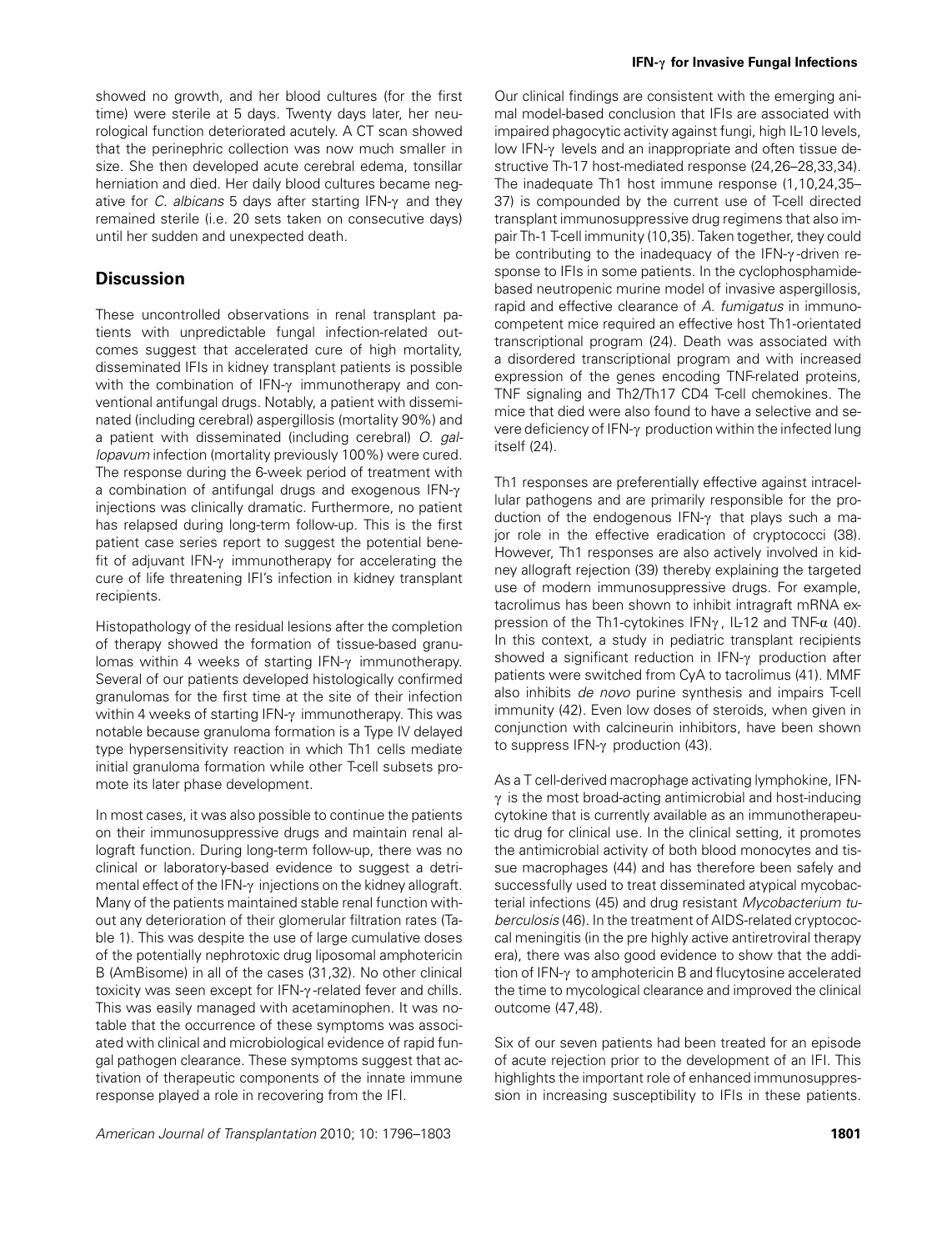#### **Armstrong-James et al.**

*However, the time to infection was short in two cases (i.e. 1 and 7) at* <*1 month, and long in the other five cases (i.e. 9–96 months) (Table 2). In addition, only two patients (cases 4 and 5) received a dose of rituximab for acute antibody mediated rejection. This may be relevant in the context of the recent report of a substantial increase in both the incidence and mortality of IFI in kidney transplant patients treated with rituximab (49).*

*Our preliminary results suggest that IFN-*c *immunotherapy could be safely used in combination with liposomal amphotericin B and other antifungal drugs in kidney allograft recipients who are at high risk of death from a disseminated invasive fungal infection. In the cases described, the clinical benefit of survival and cure of the invasive fungal infection far outweighed any potential risk of the allograft itself. Therefore, in the same way that the management of fungal infections in leukemic patients now demands an individualized treatment plan (19,20), so it becoming necessary to identify novel biomarkers in renal transplant patients that could enable the effective therapeutic use of adjuvant immunotherapies in well-defined patient subgroups. At the present time, large sums of money are spent giving prolonged courses of expensive antifungal drugs to these patients when they develop IFIs. In contrast, this 6-week course of IFN-*c *injections cost \$2600. The use of such a short course of combination therapy offers considerable potential therapeutic benefits in terms of:- (1) accelerated cure of refractory and life threatening invasive fungal infections; (2) no long-term relapse after stopping antifungal drugs; (3) saving of renal allografts; (4) no long-term deterioration in eGFR; (5) shortened hospital in-patient stay; (6) reduced morbidity and mortality; and (7) the considerable cost benefit of short-course antifungal drug therapy. Controlled clinical trials coupled to clinically useful new biomarkers that can reliably and reproducibly quantify the degree of immunosuppression are now required to define the unexpected efficacy of the therapeutic approach described.*

# **Conflict of Interest Statement**

**Funding sources:** *Hammersmith Hospital Trustees, Williams Trust Fund & the NIHR biomedical research funding scheme.*

## **Commercial associations:** *None.*

# **References**

- *1. Singh N. Invasive aspergillosis in organ transplant recipients: New issues in epidemiologic characteristics, diagnosis, and management. Med Mycol 2005; 43(Suppl 1): S267–S270.*
- *2. Segal BH. Aspergillosis. N Eng J Med 2009; 360: 1870–1884.*
- *3. Kohno S. High mortality in invasive aspergillosis: What we need to know for determination of poor prognosis and next countermeasures. Clin Infect Dis 2008; 47: 1185–1187.*
- *4. Singh N, Dromer F, Perfect JR et al. Cryptococcosis in solid organ transplant recipients: Current state of the science. Clin Infect Dis 2008; 47: 1321–1327.*
- *5. Sun H-Y, Wagener MM, Singh N. Cryptococcosis in solid organ, hematopoietic stem cell, and tissue transplant recipients: Evidence based evolving trends. Clin Infect Dis 2009; 48: 1566–1576.*
- *6. Ben-Ami R, Lewis RE, Raad II et al. Phaeohyphomycosis in a tertiary care cancer center. Clin Infect Dis 2009; 48: 1033–1041.*
- *7. Sun H-Y, Aguado JM, Bonatti H et al. Pulmonary zygomycosis in solid organ transplant recipients in the current era. Am J Transplant 2009; 9: 2166–2171.*
- *8. Singh N, Aguado JM, Bonatti H, Forrest G et al. Zygomycosis in solid organ transplant recipients: A prospective, matched casecontrol study to assess risks for disease and outcome. J Infect Dis 2009; 200: 1002–1011.*
- *9. Almyroudis NG, Sutton DA, Linden P et al. Zygomycosis in solid organ transplant recipients in a tertiary transplant center and review of the literature. Am J Transplant 2006; 6: 2365–2374.*
- *10. Allison AC, Eugui EM. Mechanisms of action of mycophenaloate mofetil in preventing acute and chronic allograft rejection. Transplantation 2005; 80: S181–S190.*
- *11. Jorgensen KA, Koefoed-Nielsen PB, Karamperis N. Calcineurin phosphatase activity and immunosuppression. A review on the role of calcineurin phosphatase activity and the immunosuppressive effect of cyclosporine A and tacrolimus. Scand J Immunol 2003; 57: 93–98.*
- *12. Ekberg H, Tedesco-Silva H, Demirbas A et al. Reduced exposure to calcineurin inhibitors in renal transplantation. N Engl J Med 2007; 357: 2562–2575.*
- *13. Ekberg H. Calcineurin inhibitor sparing in renal transplantation. Transplantation 2008; 86: 761–767.*
- *14. Bhatti Z, Shaukat A, Almyroudis NG et al. Review of epidemiology, diagnosis, and treatment of invasive mould infections in allogeneic hematopoietic stem cell transplant recipient. Mycopathologia 2006; 162: 1–15.*
- *15. Beck-Sague C, Jarvis WR. Secular trends in the epidemiology of nosocomial fungal infections in the United States, 1980–1990. National nosocomial infections surveillance system. J Infect Dis 1993; 167: 1247–1251.*
- *16. Girmenia C, Barosi G, Aversa F et al. Prophylaxis and treatment of invasive fungal diseases in allogeneic stem cell transplantation: Results of a consensus process by Gruppo Italiano Trapianto di Midollo Osseo (GITMO). Clin Infect Dis 2009; 49: 1226– 1236.*
- *17. Page AV, Liles WC. Granulocyte colony-stimulating factor, granulocyte-macrophage colony-stimulating factor, and other immunomodulatory therapies for the treatment of infectious diseases in solid organ transplant recipients. Curr Opin Organ Trans 2008; 13: 575–580.*
- *18. Hamill P, Brown K, Jenssen H et al. Novel anti-infectives: Is host defence the answer? Curr Opin Biotechnol 2008; 19: 628–636.*
- *19. Perfect JR, Dismukes WE, Dromer F et al. Clinical practice guidelines for the management of cryptococcal disease: 2010 update by the infectious diseases society of America. Clin Infect Dis 2010; 50: 291–322.*
- *20. Leventakos, K, Lewis RE, Kontoyiannis DP. Fungal infections in leukemia patients: How do we prevent and treat them? Clin Infect Dis 2010; 50: 405–415.*
- *21. Cenci E, Perito S, Enssle KH et al. Th1 and Th2 cytokines in mice with invasive aspergillosis. Infect Immunity 1997; 65: 564–570.*
- *22. Del Sero G, Mencacci A, Cenci E et al. Antifungal type 1 responses are upregulated in IL-10-deficient mice. Microbes Infect 1999; 1: 1169–1180.*

**1802** *American Journal of Transplantation 2010; 10: 1796–1803*